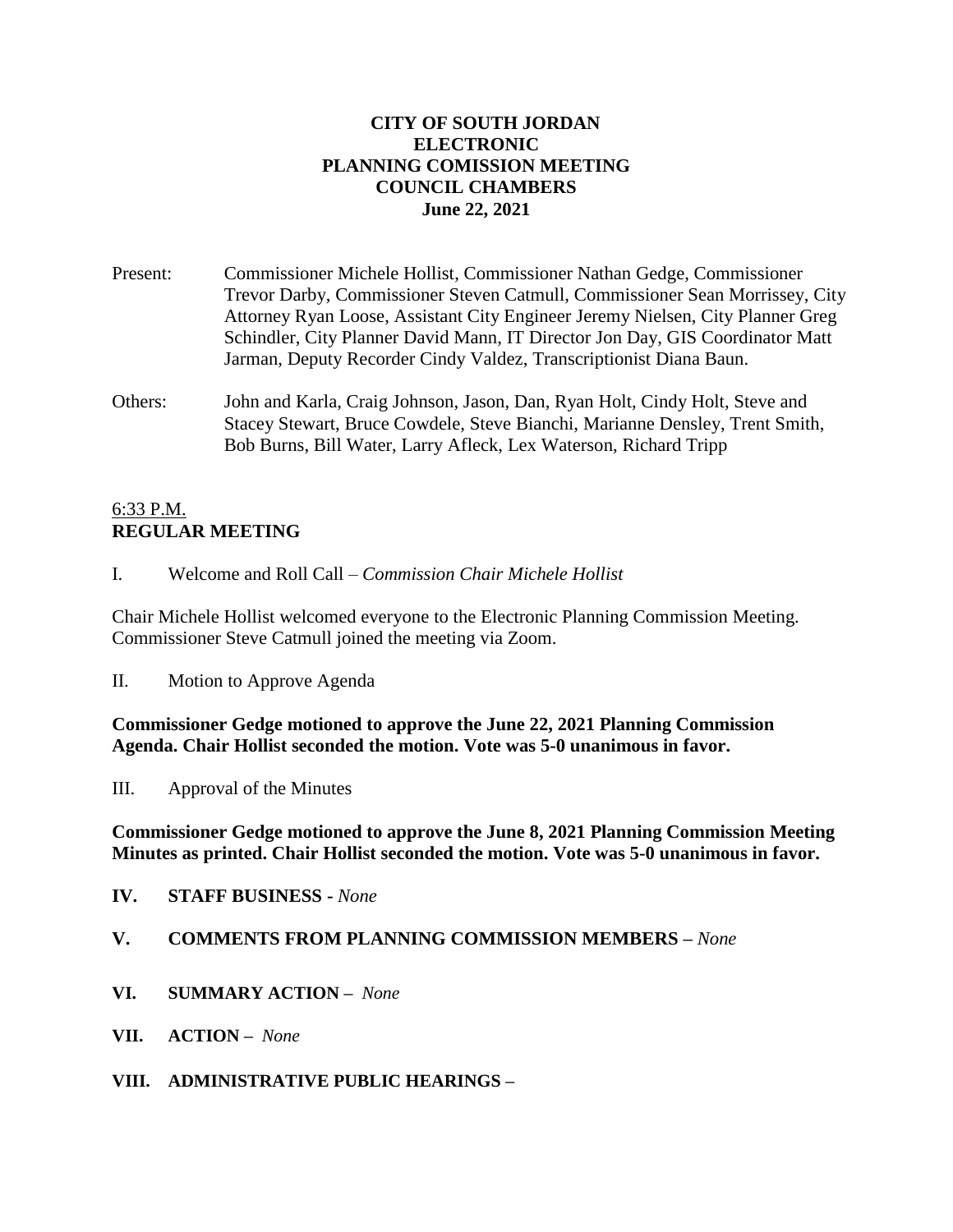#### **A. DRIVE THROUGH ADDITION, CONDITIONAL USE PERMIT**

| Location:  | 10309 S. Redwood Rd. |
|------------|----------------------|
| File No:   | PLCUP202100114       |
| Applicant: | <b>Robert Moore</b>  |

City Planner Greg Schindler reviewed background information from the Staff Report.

Chair Michele Hollist noted we have had recent issues in the city with space for cars waiting in drive through lines, specifically with Raising Cane's at The District.

Planner Schindler said they are unaware of who the future tenant is, but they don't believe it will be anything like Raising Cane's.

Chair Hollist asked if this parcel was separate from the Smith's and other properties, or if there is an agreement for the parking lot.

Planner Schindler believes there is a shared access driveway there, but he thinks it is a separate piece of property under different ownership than Smith's.

**Robert Moore (Applicant)** said the prospective tenant was there and plans to open a restaurant business that sells boba drinks, snacks and similar items.

#### **Commissioner Steve Catmull joined the meeting in person.**

Commissioner Nathan Gedge said with Redwood Road being a major thoroughfare, if a future tenant has a popular enough business that the queue backs up he is concerned about that. He asked if they can impose a circulation plan to include future tenants to protect themselves from issues in the future.

Planner Schindler said they could approve it subject to all future tenants, but he is not sure if the conditional use permit could be revoked if there were issues.

Chair Hollist asked to be educated about the situation at Raising Cane's off 11400 South.

Planner Schindler said South Jordan Police is controlling traffic on River Heights Drive because people are queuing down the center lane (suicide lane), sometimes as far down as Costco at the beginning. This week it doesn't go past the townhouses there.

Assistant City Engineer Jeremy Nielsen said the property owner is paying for the police presence and their overtime.

Chair Hollist asked if there were any recommendations to mitigate this potential issue.

City Attorney Ryan Loose said the analysis is whether they have a reasonably anticipated detrimental effect. Looking at the location and the site plan, the fact that they have the road system and parking lot the way it is, the shared access agreement, this is different from the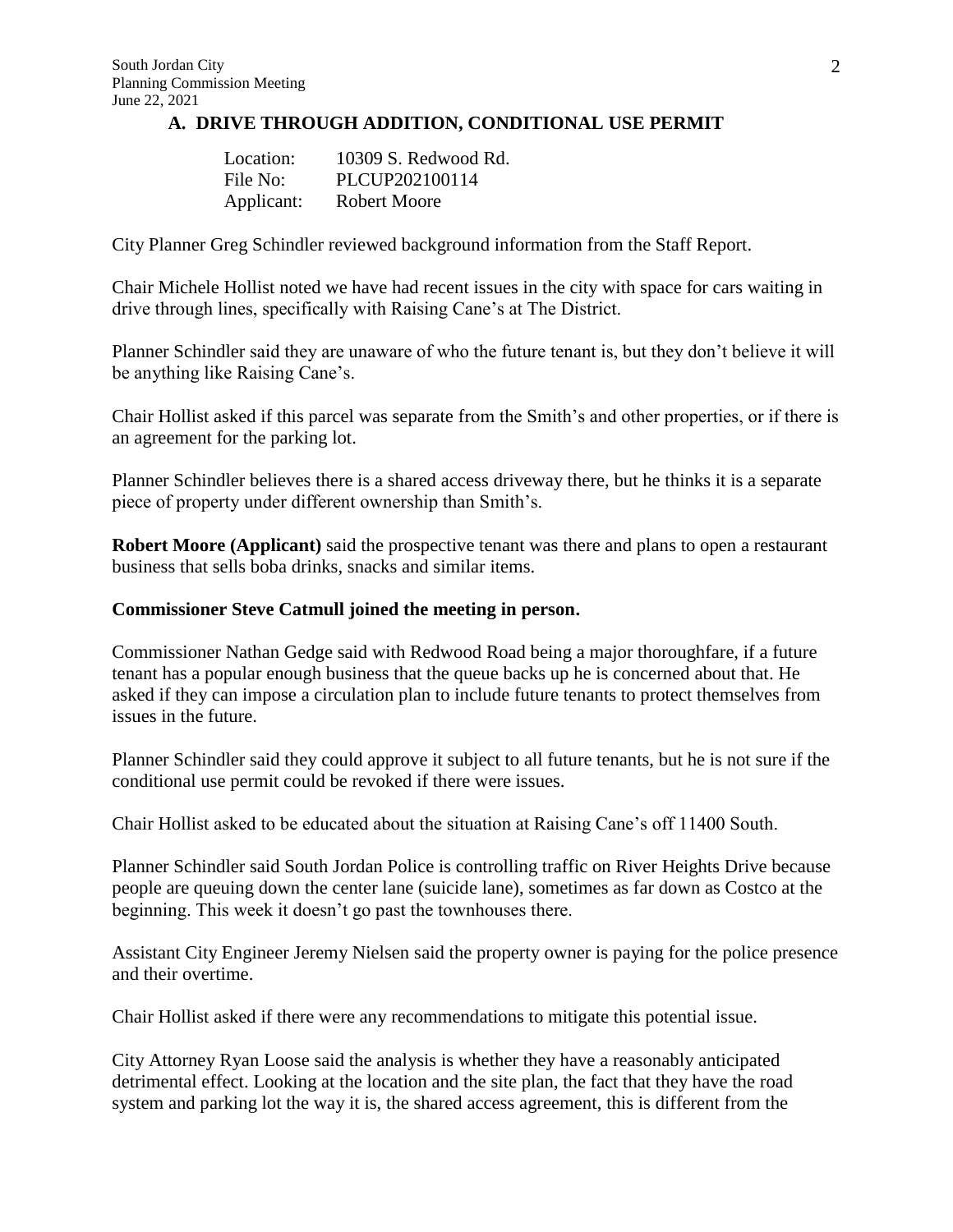concerns on River heights Drive. Even if this restaurant was just as successful, the city does have public safety power and the ability to go in and require them to do things to mitigate problems at the time. He would need to find out whether Raising Cane's, with this specific location, had to have a Conditional Use Permit (CUP); if so, did we impose any conditions upon them.

City Planner David Mann said the only recommendation of staff was to require evergreen trees by the speaker to muffle any sound from the drive through. In terms of stacking, they didn't anticipate the amount of volume that they have had.

Attorney Loose said we have multiple drive through places in the city and he doesn't believe we have, on a regular basis, any issues like this; this is a unique situation. He thinks we can leave it to the city's public safety powers to work it out if there is a situation like this.

Planner Schindler said the only time he can remember that a business opened with that many people in a drive through lane was when the Chick-fil-A opened up at The District. They are within The District however so they did not queue up on any public streets.

Attorney Loose said they also dealt with a shared parking agreement, so it is more similar to this application than Raising Cane's.

Planner Schindler said Dutch Brothers Coffee in West Jordan had a similar large opening when cars lined up on 7800 South for almost a quarter of a mile for over a week, but now it is not an issue.

Chair Hollist opened the public hearing for public comment. There was no public comment so it was closed.

Commissioner Gedge said overall he thinks it is a good fit, he has no concerns at this time.

Commissioner Catmull said from what we can tell, the large lines tend to be temporary or the business will find a more efficient way to move people through the lines.

**Commissioner Darby motioned to recommend approval of File No. PLCUP202100114 to allow for the addition of a drive through window and lane. Chair Hollist seconded the motion. Vote was 5-0, unanimous in favor.**

## B. **DAYBREAK COMMERCE PARK PLAT 5A – 1 st AMENDMENT, SUBDIVISION AMENDMENT**

| Location:  | 6351 W Crimson View Drive |
|------------|---------------------------|
| File No:   | PLPA202100093             |
| Applicant: | Nate Reiner               |

Planner David Mann reviewed background information from the Staff Report.

Chair Michele Hollist asked if this is being done to allow each lot to be sold separately to individual businesses.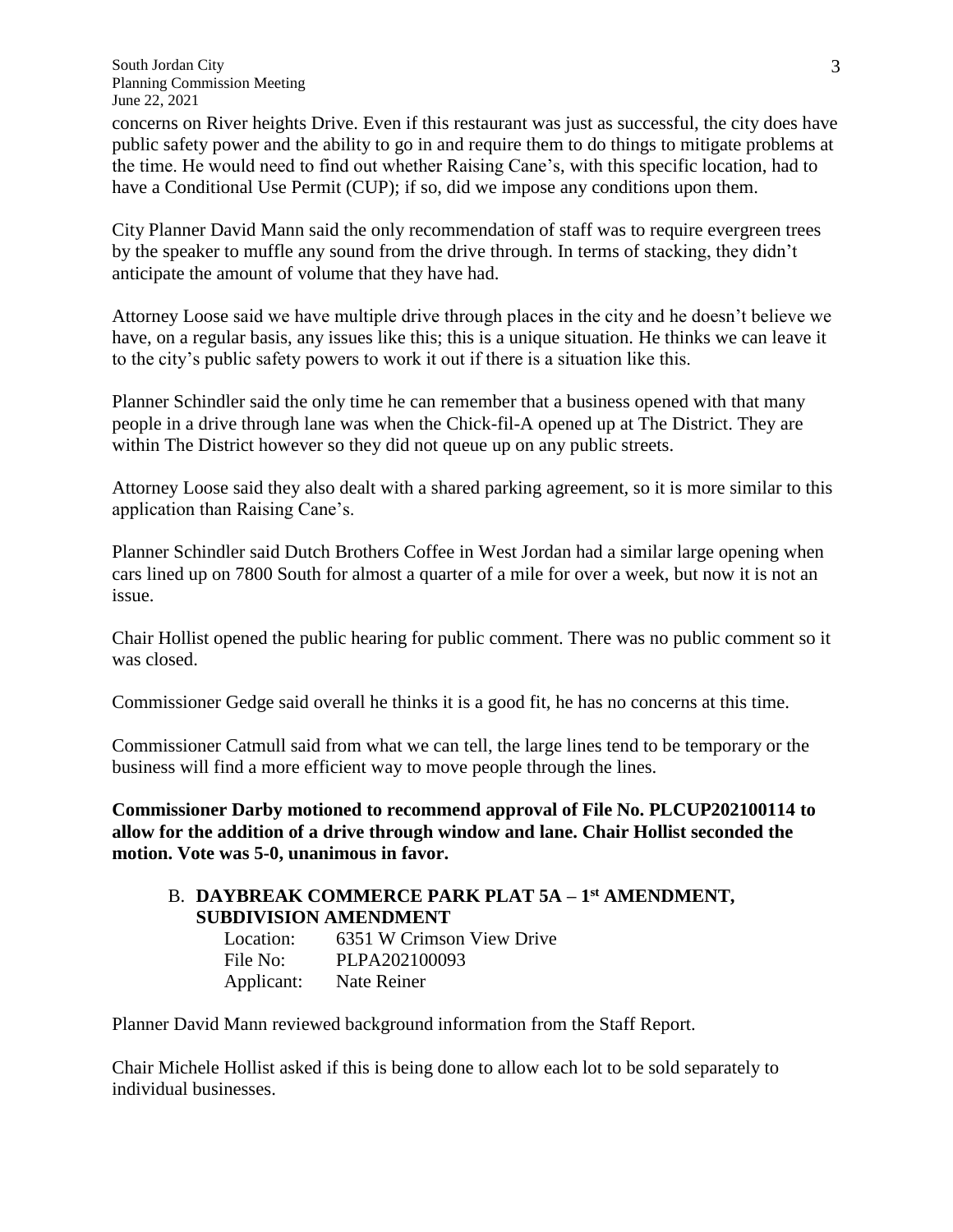Planner Mann said yes, he believes that is the reason.

Commissioner Nathan Gedge asked if there are any concerns regarding traffic with this split.

Assistant City Engineer Jeremy Nielsen said no, they have no concerns as this is adjacent to a collector street.

Chair Hollist opened the public hearing for public comment. There was no public comment so it was closed.

**Commissioner Gedge motioned to recommend approval of File No. PLPA202100093, amendment to subdivision amendment. Chair Hollist seconded the motion. Vote was 5-0, unanimous in favor.**

#### **C. FERRAN COMMERCIAL BUILDING, SITE PLAN AMENDMENT**

| Location:  | 11336 S Beckstead Lane |
|------------|------------------------|
| File No:   | PLSPR202100144         |
| Applicant: | <b>Travis Ferran</b>   |

Planner David Mann reviewed background information from the Staff Report.

Chair Michele Hollist asked what the parking requirement is for office buildings.

Planner Mann said this building will be mixed use, they used the tenant information given by the applicant to calculate what the parking requirements would be and they do meet the minimum requirements.

Chair Hollist opened the public hearing for public comment. There was no public comment so it was closed.

Commissioner Steve Catmull asked if a building had changes in the future and needed more parking, who in the city would deal with that.

Planner Mann said if they needed more parking, their only remedy would be to get an allowance for less than the minimum parking requirement from the city council. Our city code allows the city council to make specialized decisions on a case by case basis.

Commissioner Catmull asked if there is a new owner and this becomes an issue, would someone have to file a complaint and then it would eventually come to the council for review?

Planner Mann said the Planning Department, in conjunction with other departments, reviews business licenses so the use is something that would be evaluated during the application process along with the required parking.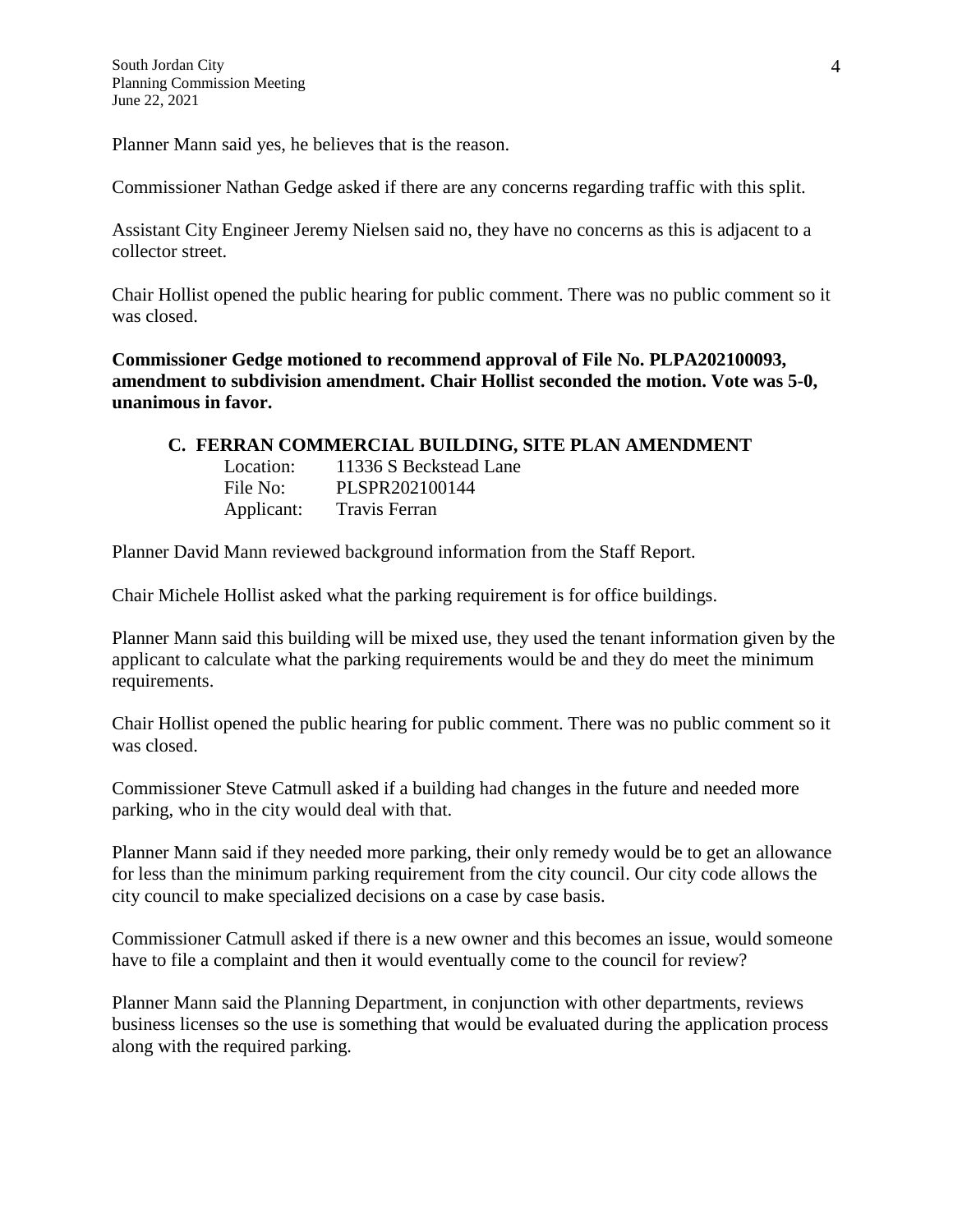**Commissioner Darby motioned to recommend approval of File No. PLSPR202100144, Ferran Commercial Building site plan amendment. Chair Hollist seconded the motion. Vote was 5-0, unanimous in favor.**

# **IX. LEGISLATIVE PUBLIC HEARINGS –**

# **D. HOLT (HIDDEN VILLAGE 2) REZONE, Rezoning the subject property from Agricultural (A-5) to residential (R-M-5).**

| Location:  | 10291 South 1230 West |
|------------|-----------------------|
| File No:   | PLZBA202000378        |
| Applicant: | Ryan Holt             |

City Planner David Mann reviewed background information from the Staff Report. He also referenced emails that had been sent in relation to this issue (Attachments A, B, C, E and F).

Commissioner Nathan Gedge asked if there had been any estimate of option two, how much it would cost the city to assume public ownership of the road with a purchase agreement and annual costs; also, will that be done before the city council reviews this.

Planner Mann said those discussions have been started, he has not been a part of that; it ultimately will come from the city and HOA sitting down and working out an agreement.

Chair Michele Hollist asked if the roads are up to standard.

Assistant City Engineer Jeremy Nielsen said there is a process for going from private to public streets. Before the city takes ownership a committee is formed to evaluate the streets. That committee looks at the condition of the street, if it's not up to the city standard they make it known what it would take to get there, estimated costs, etc. Once that is done the committee creates a report that goes before the city council and they can determine whether or not they will accept ownership of the streets. This all starts with the HOA submitting an application saying they want that to happen; he has not seen an application as of yet from the HOA.

Commissioner Gedge asked which streets would become public.

Assistant Engineer Nielsen said it depends as different HOAs request different things, sometimes the city approves it and sometimes it is denied.

Commissioner Gedge asked if the roads are adequate to accommodate construction access for the six potential homes.

Assistant Engineer Nielsen said the road's capability will be evaluated as part of the process. Even though they are private roads, they should have been built to city standards.

Commissioner Gedge said on the map it looks like the lots will be similar in size to the surrounding neighborhood, he asked to confirm this.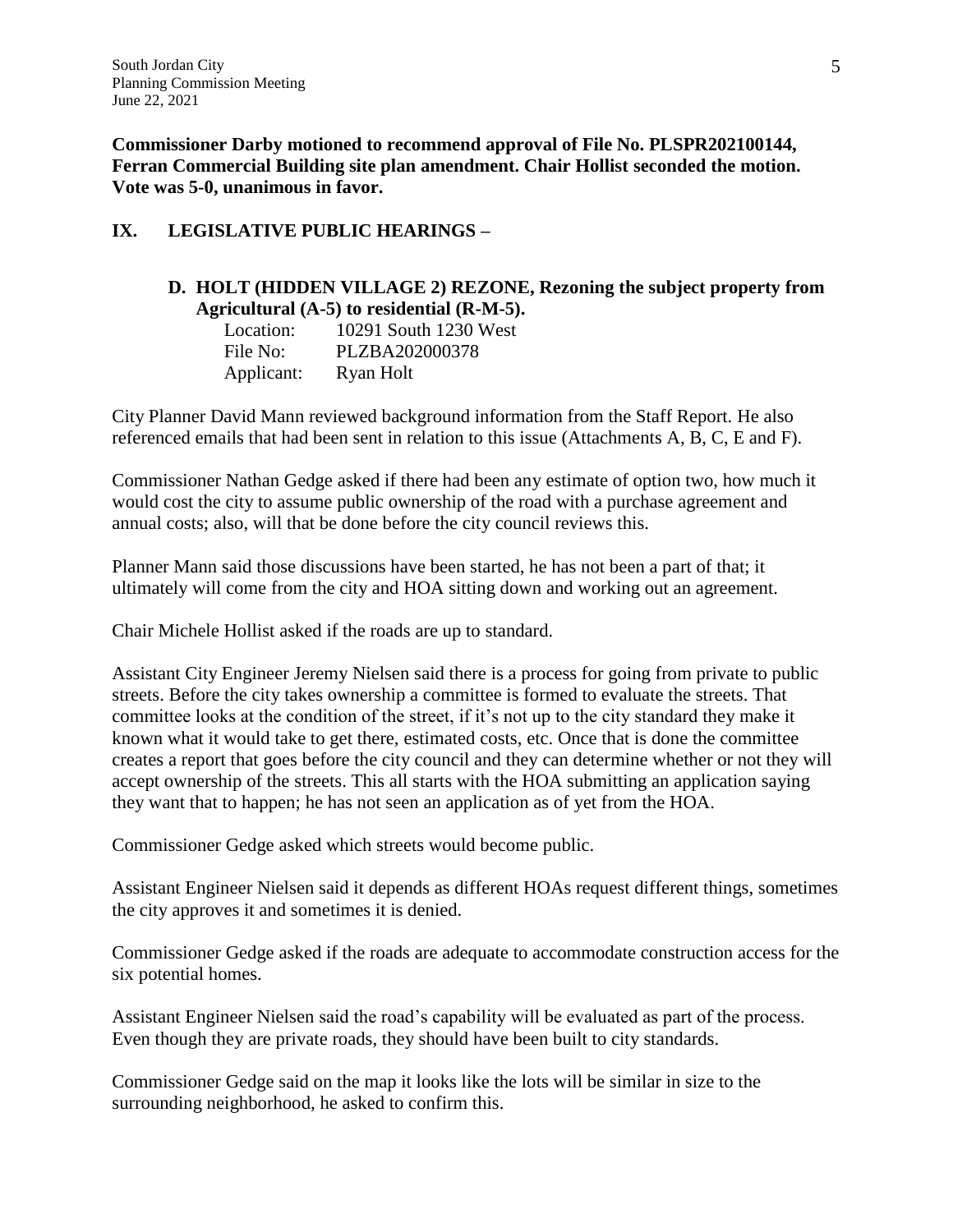Planner Mann said they will be similar density and there are design requirements that were taken from the original development agreement, this includes detailed concept plans for the architecture. The development agreement can be as specific as necessary if they desire it to achieve the same look and feel as the rest of Hidden Village.

Commissioner Gedge said there are neighboring agricultural properties to the north, if those were to become a future phase what would the access look like?

Planner Mann said the property directly to the north has already done a flag lot subdivision to build a house on that back lot. There really isn't anything else they can do without significantly changing what's already there. There is a large piece of property just east that does have access to Mabey Lane. In terms of future development, a lot of the access issues have already been taken care of.

Chair Hollist said in the current land use plan we discourage private roads. She asked if this changes with the decisions of the city council.

Planner Mann said he thinks private roads have become more discouraged over time, this is why we got rid of the PUD subdivision process. Over the years a lot of these private roads end up applying to have the city take over, but these are roads that weren't built up to the same standards as other subdivisions. Because of this, the city then has to go back in and either do the work or use funding to bring them up to the current standards. The other option is they accept them the way they are. This is why the city heavily discourages private roads, to avoid complications like that in the future.

Chair Hollist asked why staff allowed a hammer head versus a cul-de-sac in this case.

Planner Mann said it is based on what the applicant is proposing, they could not have as many lots with a Cul-de-sac.

Assistant Engineer Nielsen said both the cul-de-sac and hammer head are acceptable to the city and meet the fire requirements, as well as garbage pick-up and snow removal requirements.

Chair Hollist said she feels this is premature, that either the discussion with the city to make these roads public or an agreement between the applicant and HOA would be desirable to see before doing this.

Planner Mann said he thinks her concerns are justified. If the applicant wants to move forward that is their choice, but they can also table this and work further with staff to come to a better agreement.

Chair Hollist asked what happens if the road issue isn't resolved with either of the two options presented.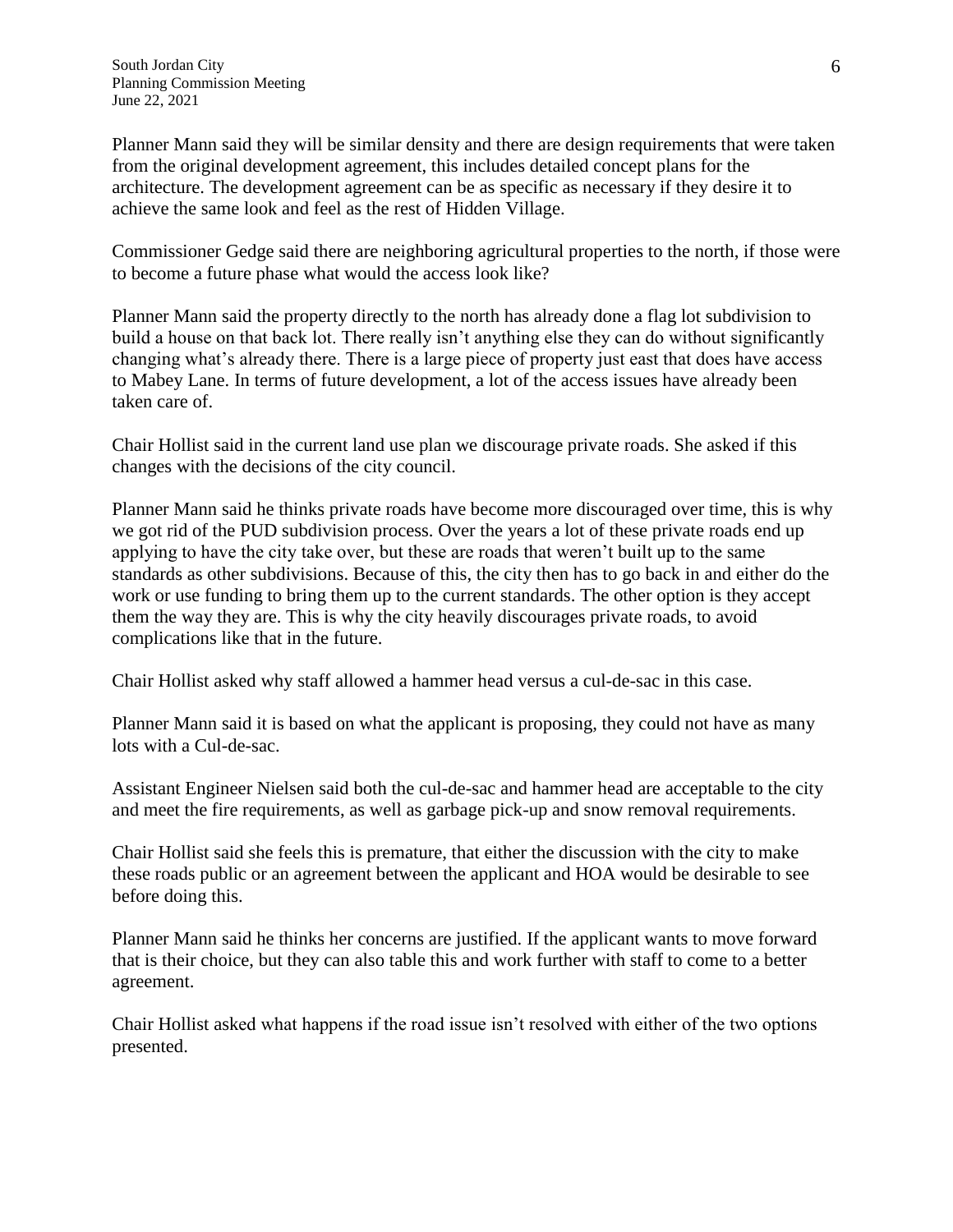Planner Mann said if this moves on to city council, staff will continue to work on the development agreement. With the current status it might make it more complex in terms of drafting language in the development agreement to ensure this is resolved before it goes too far. This is eventually going to have to be resolved, so it's up to the commission to take staff's opinions.

Chair Hollist said it sounds like they need to separate the issues and just focus on the rezone.

Planner Mann said with the original development agreement, two amendments and meeting minutes he was able to see that the developer said this was the most complicated development agreement he had ever seen. Even with that, adding this on top of this history is going to further complicate things unless resolved.

Attorney Loose said he doesn't believe it is as complicated as it seems regarding what they are being asked to do tonight. There are different issues and you rule on those issues at different times. The road connection issue is a subdivision plat issue, which would come back here and at that time the applicant is required to show the connection, otherwise it can't be approved. The commission is just being asked to rezone right now. The question tonight is rezone, the standards are arbitrary, capricious, or illegal. As long as none of these things apply here the recommendation goes to the council and is defensible. The rezone is what the commission is reviewing right now, that could be in part due to the roads, but they already know the ultimate decision on access is going to be a subdivision where if there is no access it cannot be approved.

Chair Hollist said it looks like this is supposed to be phase 3 of something that has been agreed to, why is it not already approved?

Attorney Loose said there were different land owners at the time and the plan was ultimately to connect through, that is why the stub road was required there. On a bigger map you can see there are also opportunities, such as the school district owning a piece; if they don't build a school the road can be connected through. The other property to the north, at one time, had been discussed as possibly being connected through the stub road as well but they ended up deciding to build a flag lot. When you are dealing with different land owners and development at different times, these kinds of problems arise; however, we have dealt with similar issues in the city and will be able to handle it.

**Ryan Holt (Applicant) –** This property used to have their mink farm on it when Hidden Village was developed. At that point, they were not ready to be involved in the development, which is why phase 3 is worded the way it is, addressing it as being a future phase. There were some considerations made with the developer at the time with a lot line adjustment that was made on the south side of the property with the adjacent property. They needed some additional land to facilitate putting houses between Aunt Mame's house and his father's property. This substantially altered the square footage on those four lots that border that. In exchange for that, the city asked the developer to put that stub road in, as well as a stub road that goes into the west side, the Bergen property. At that point, in the development agreement future use was not necessarily time based, it was situation based as there was a substantial investment that had to be made to move the farm out to accommodate the encroachment of the houses onto the farm. His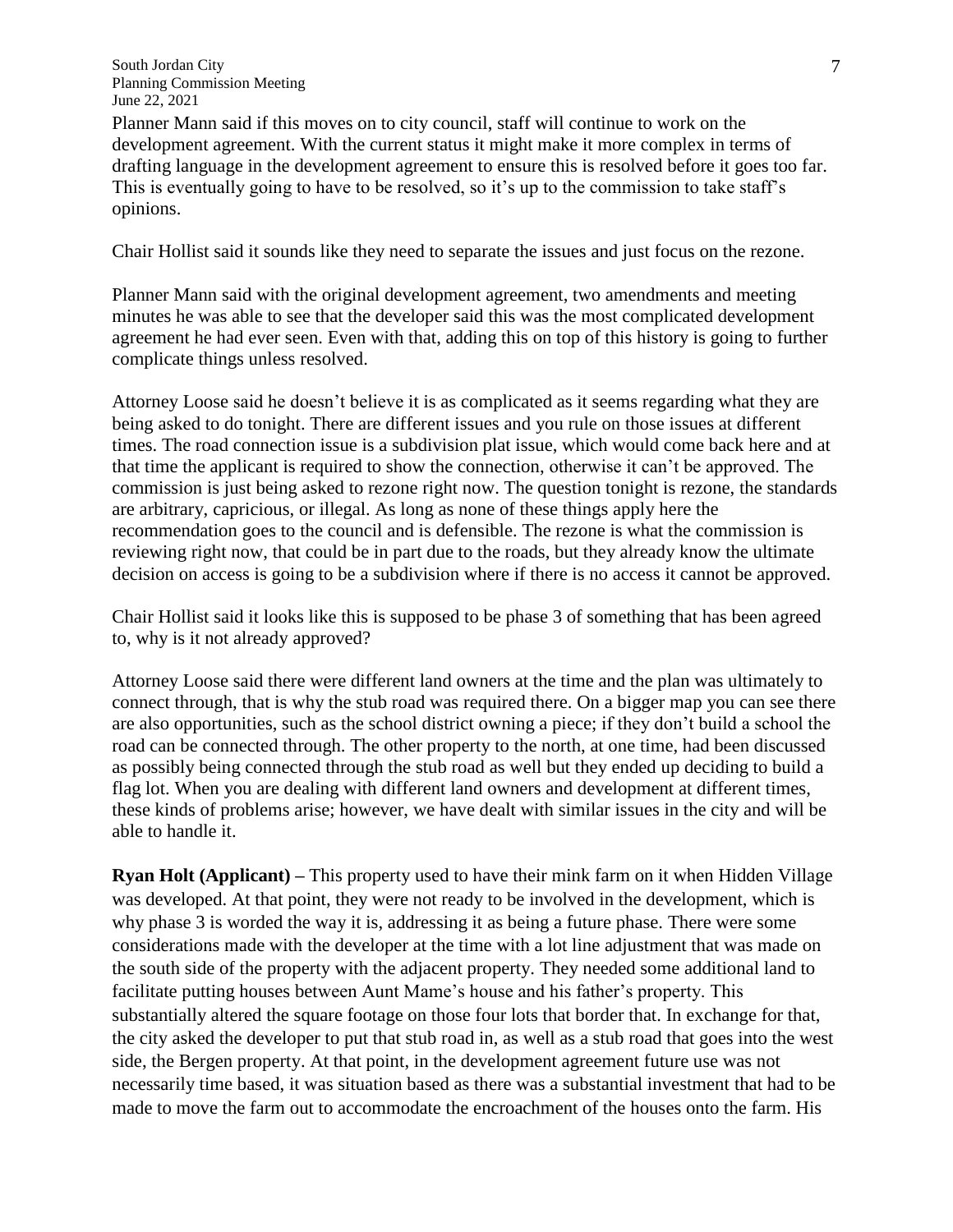father then decided he didn't want to deal with it. He passed away in November, so they are now trying to separate the house from the property for estate purposes. The development of the property itself would fall into a different timeline. He was involved since day one with this development and the intent was for the roads to be public until they were changed.

Attorney Loose said he thinks the roads at one time were public roads and constructed as such with laterals for utilities being built underground and stubbed to each lot. The developer then came in at a later date and in an amendment got a rezone from the council for a different density which shifted the lots and they had to re-cut the laterals to the lots. At that point they rendered the roads not up to our standards to accept so the developer had to either bring them up to standards or keep them private; the developer chose to keep them private.

Mr. Holt said the HOA was always there as far as maintenance.

Attorney Loose said at the time the developer made that choice there weren't any lots occupied; that developer also sold it so there were now two developers involved (Arbor and Castlewood).

Mr. Holt said the intent and conversations between the family, developer and the city all indicated that those were to be public roads at the time; all agreements and access were based on that. He believes that was where there was some last minute negotiating that didn't go the way everyone had hoped. He believes there is a movement right now to address that going forward with the city council, but that is a separate issue. Phase four is the piece that was supposed to go between 1300 West and the piece on the west of Hidden Village.

Chair Hollist opened the public hearing for public comment.

**Trish Smith (Arbor Commercial Properties)** said **s**he is here on her dad's behalf. Arbor Commercial Properties, one of the developers at Hidden Village, is in support of the rezone. She read the letter sent by her dad (Attachment E). Her dad was the key person for Castlewood and her knowledge is limited on the earlier agreements.

**Bill Water (Resident)** said he moved in seven and a half years ago. He doesn't believe it's in the CC&Rs that the roads would be private and there is nothing indicating that there would be any extension of the Hidden Village Development. His knowledge is limited strictly to the minutes from City Council and what they have received through GRAMA requests. He is here as a homeowner, but he is also a board member; he is not here representing the board. He read a statement from the board that was emailed to Greg Schindler today right before the meeting (Attachment A).

**Larry Afleck (Resident)** said all of this was entered into some years ago now and Mr. Holt has passed on, but he wanted to say thank you to him as this is a beautiful place. If it weren't for 2008 and the failure of everything there would be some big homes down there, but the homes they have are so manageable and beautiful. Sooner or later, something is going to go in as was intended by the Holt Family. If whatever goes in could be kept to the standards of the present properties and the rules by which they are maintained he thinks that would be a positive thing. He doesn't think the roads as they currently are can withstand construction equipment. They are already severely sunken from all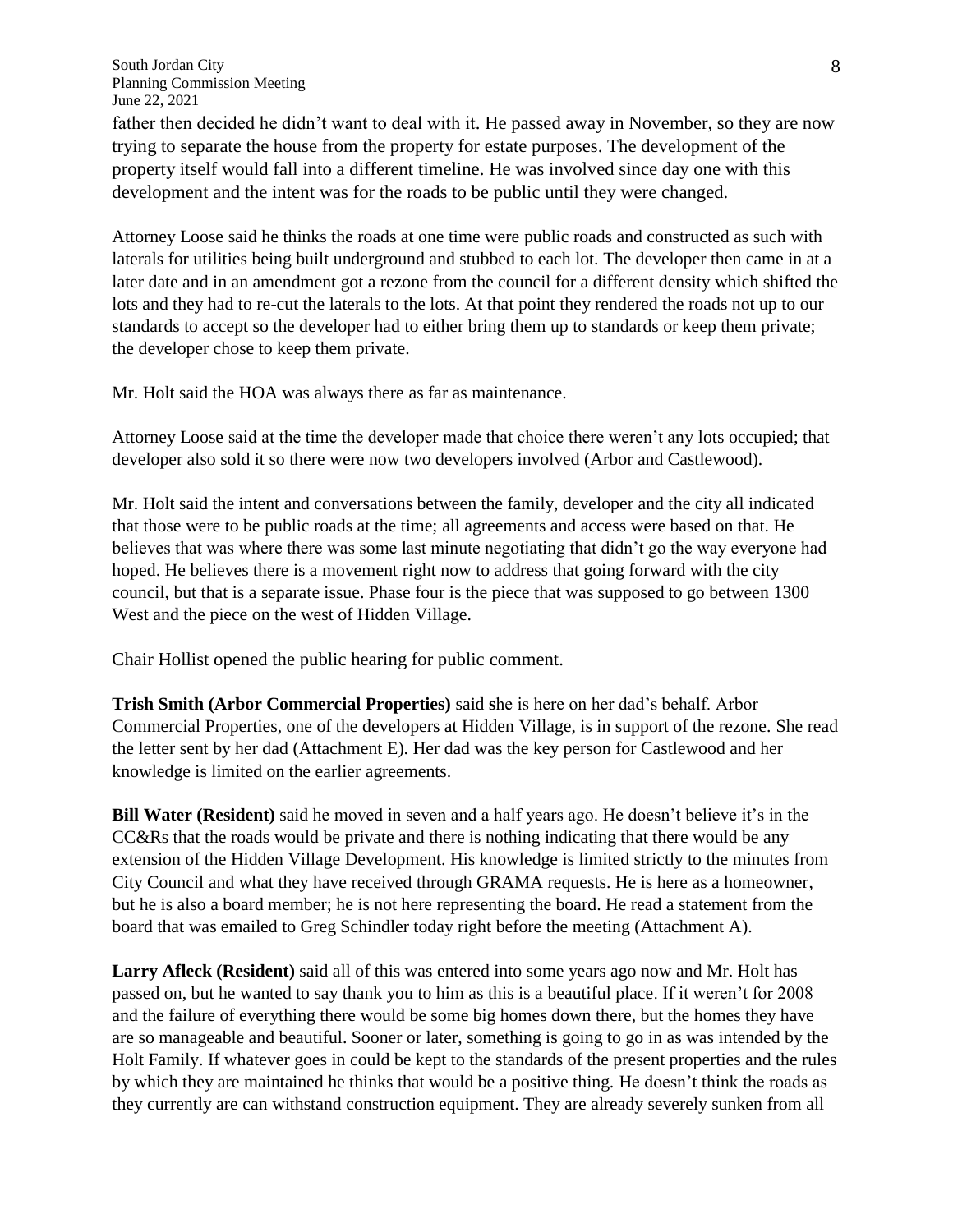the cutting. His main concern is that they would like to be harmonious with those people that made this property available to us years ago and that their righteous desires could go forward in an appropriate way with everyone's agreement. He believes this is premature, the Holts should visit with the HOA and get this settled to everyone's satisfaction and that will be a chore. They have tried to get the 57 homeowners to agree on things before and that wasn't doable. He wants to get everyone on board and do it right, he doesn't believe there is any urgency. He understands the Holts wanting to settle the legacy of their inheritance and no one is getting any younger. After settling everything he wants to come back to this meeting unified.

**Steven Stewart (Resident)** said he believes the cart is before the horse now, the road issue needs to be addressed. The Cowdele property, which is adjacent to this property, had a home built there in the past. Without coming to the HOA or neighbors they brought heavy construction equipment through the neighborhood, they took down the wall that separates the two properties; it took quite some time to respond to putting that wall back. He wonders if there isn't some other way to enter this property, maybe off of 1230 West, for this development. In their neighborhood there is a city park and they have constant traffic from the public all the time; not just people wanting to see their homes and neighborhood. This last week there was a wedding reception held at Aunt Mame's house; cars, trucks, trailers were parked on their streets making it hard to navigate and they have lots of children in their neighborhood. It will take 65% of the homeowners to change the roads from public to private and he isn't optimistic that will happen. He is not on the HOA board and is just a homeowner.

**Lex Waterson (Resident)** said he is a member of the HOA Board, they have spoken with Mr. Holt and looked at all these issues. It is very possible that there is a path forward on this that is good for everyone. For them as an HOA Board, the big concern is the condition of the roads. When heavy equipment goes over those roads, after all the lateral cutting, there are dips and bumps in the roads. Any agreement that they make with the Holts for access has to include a way to remediate the damage that would be done by the construction on those homes. A developer can do that from the proceeds of the development, they have to come back and make things right. They don't have that money and it wouldn't be fair to put that on the HOA's shoulders. The discussions they have had with the city in these past few weeks are positive and the timeline is appropriate with their annual meeting being on August 4, 2021 which the city manager is allowing them to do here at City Hall so they have room to accommodate their group. He doesn't personally have a problem with the zoning being done before the subdivision is approved for the reasons the staff has outlined, that is the order in which things are done. They will discuss all these things with their homeowners and then they will see what happens.

**Richard Tripp (Resident)** said he has the Holt Family behind his house and appreciates them allowing him to live on their land there. When he moved in he had no idea there were private roads, there wasn't anywhere he read that indicated the roads were private and he believes that is the issue here; they need to get those roads public. In his opinion there is no reason for these not to be public, all of this would be a moot point if that were done. They need the city to come forward to take care of that and he thinks those are the discussions that need to be had, an agreement where the city takes over those roads and the problems go away.

Chair Hollist closed public comment.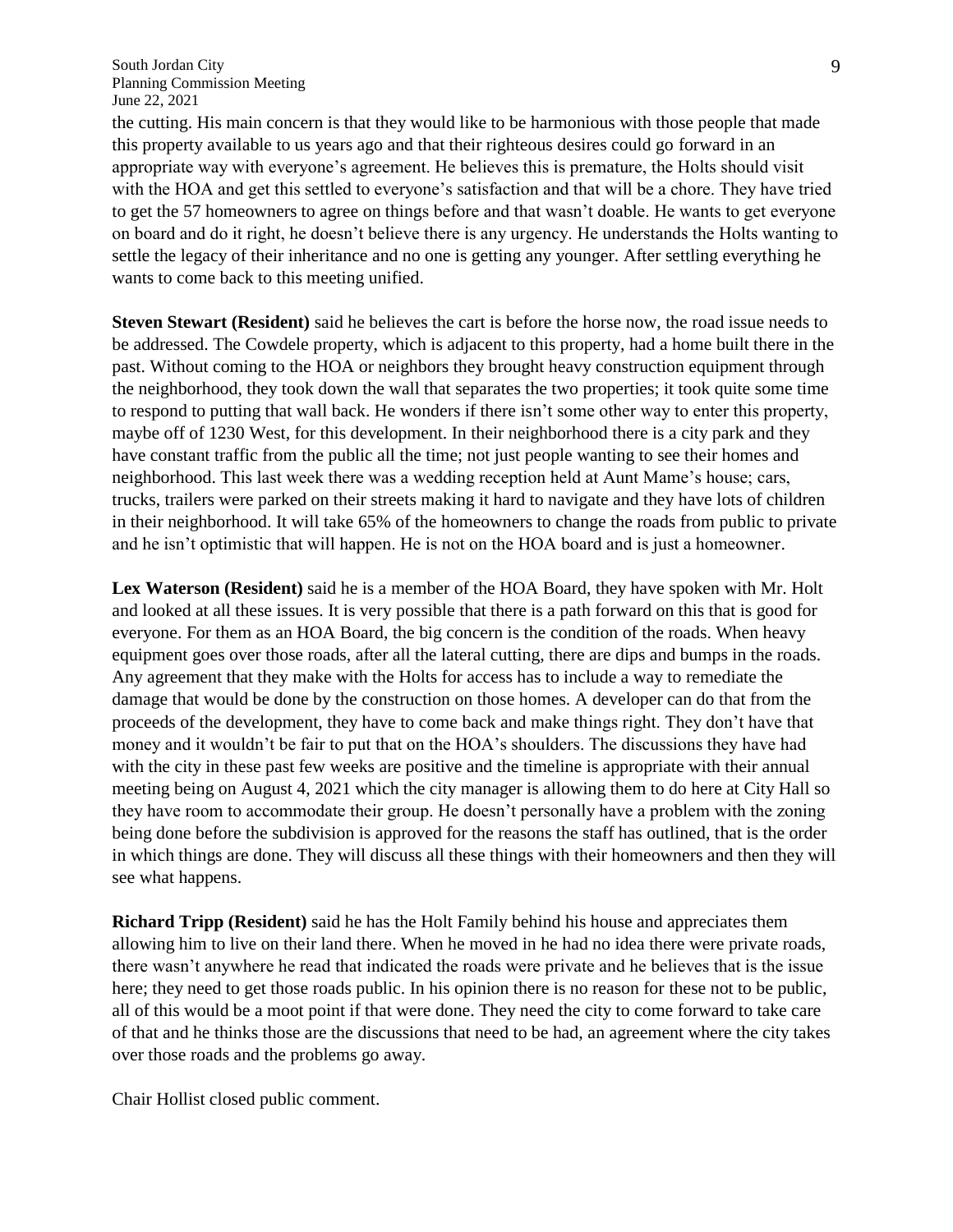Chair Hollist asked staff what was contained in that original development agreement, if it was written down that this third phase was a part of that.

Attorney Loose said that at different points references were made to future phases, he was just not sure where those references came from.

Planner Mann pulled up the original agreement and Item 11 under the developer's requirements says regarding Phase 3 "should the owners of the property included with Phase 3 (which is noted on the concept plan) choose to develop at some future date, it is the intent of the developer and the Holts that the Phase 3 property be developed in a manner consistent with the density and open space in Phases 1 and 2. The developer also agrees to allow the use of the approved plans for Hidden Village Historic PUD at no charge if the owners of the Phase 3 property decide to use such plans. The approximate location of the Phase 3 property is shown in Exhibit B." Item 14 regarding access to vacant parcels states "the developer agrees to design the project so as to provide public right-of-way access to the vacant parcels owned by the Bergen and Holt Family. Prior to plat approval for the project, the developer shall record access easements to such vacant parcels for current and future uses. Such easements shall regulate or otherwise restrict access for agricultural and other offsite construction purposes."

Chair Hollist asked Planner Mann to read the last part one more time.

Planner Mann re-read the last few sentences.

Chair Hollist asked to define restricting offsite construction access.

Planner Mann said the easements shall regulate or otherwise restrict access, so it depends on the language in those easements. He doesn't know how specific those easements were. There was a reference made on the plat, as part of the owner's dedication, which allows a blanket access easement over the roads for city vehicles for access to the park, things like that. He doesn't know if there are additional easements that were recorded that go into more detail referencing that item in the development agreement.

Attorney Loose said there are a number of easements recorded on plat, specific to different uses, which would fall within that. Also, there are amendments to the agreement and he would have to see if the original supersedes anything. He doesn't believe that weighs in on the question before the commission today, as far as zoning. It does weigh in heavily on the development question for a plat when we get to that stage. They will make sure they go through everything and work that out at that time. It sounds like there are several possible resolutions, if you look at the piece there are multiple ways that could be accessed and Mr. Holt did not indicate an immediate time frame so a lot of these things can be worked on through the process.

Chair Hollist said she heard that the HOA requires a 65% vote on an issue to approve it and that they have a meeting coming up on August 4. She asked if they are on the city council agenda in the near future for this issue, or if it is for something else.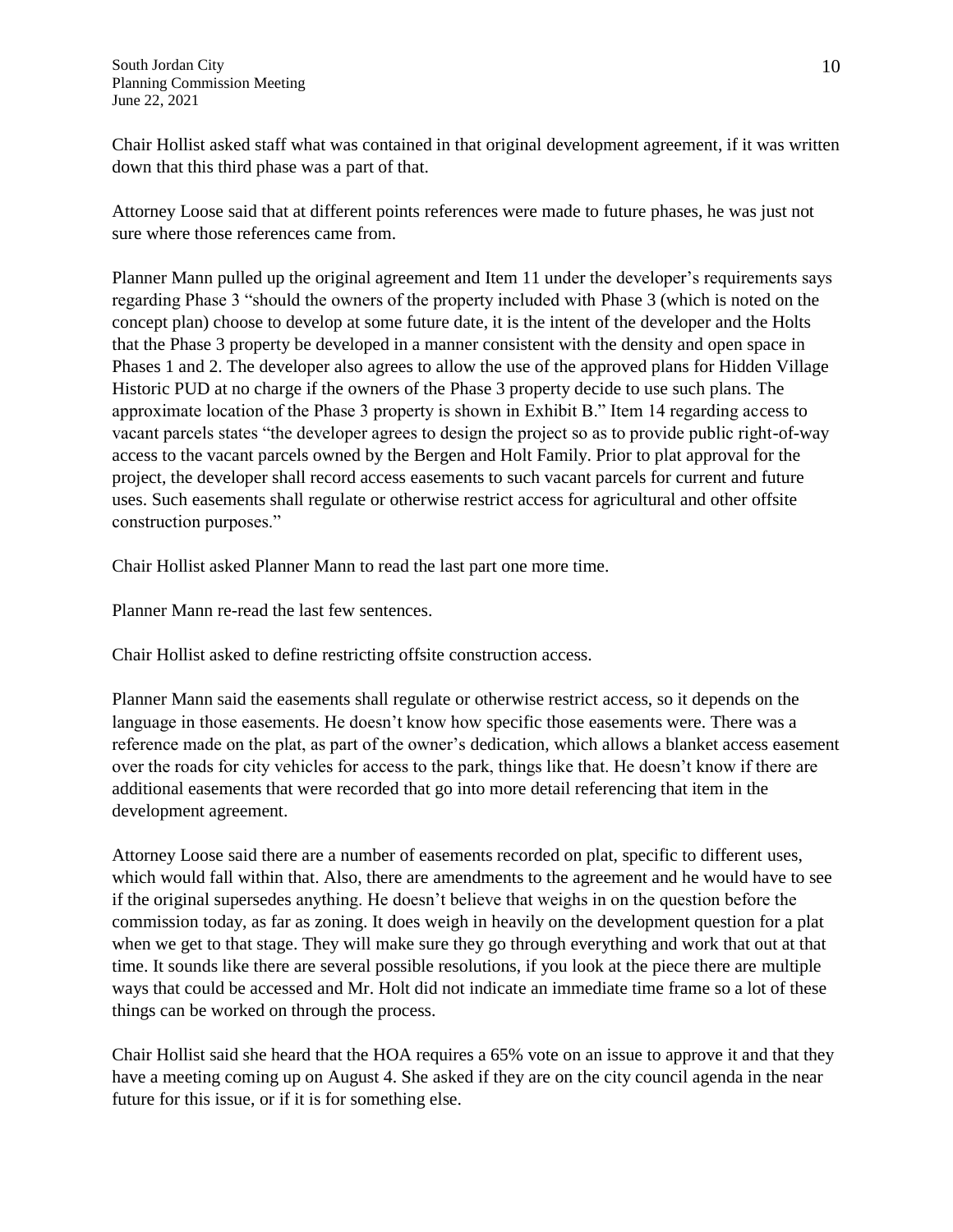Planner Mann said they are tentatively scheduled for the July 20 City Council meeting for this application.

Chair Hollist asked for staff to comment on construction access. Should it happen in the future, can it access this property a different way, can the city have a role in that. Can the development agreement moving forward stipulate what happens if the only way to access the area is through Samuel Holt Drive, what happens if equipment does damage the road?

Assistant Engineer Nielsen said with a typical development there is a warranty period on roads, so the city doesn't accept the roads until after that warranty period is over; he believes this is a one year warranty period. During that one year the developer goes in, builds homes, and if the road is damaged or found defective during that time they are required to go in and make repairs. After that warranty period is up, if there is damage and the city can find who is responsible they will require whoever got the permit to do the work to do the repairs. It varies on a case by case basis, but in this case, if this road was public and the road started failing due to the equipment the city would go in and make those repairs; it should hold up to the weight of equipment driving over it. If a backhoe were to drive with tracks and damage the road, that's a different story, they would hold them responsible for the damage.

Chair Hollist said a commenter said in their HOA agreement they require the same thing, if you damage it you fix it, and they believe they should be able to decide who they grant access to. She asked if that is legally defensible.

Attorney Loose said if the access is granted through this, over a private road, and they work out some agreement that can be addressed there. They can tailor make that agreement to cover any foreseeable issues. If the city were to take over these roads, the city would have to make arrangements based on the situation. He said no matter what happens, either way it will be appropriately addressed.

Commissioner Gedge asked if Holt Farm Lane is a public road, or if it is part of the HOA?

Planner Mann said there was an easement for access to the park, emergency vehicles, etc.

Assistant Engineer Nielsen said it is a public road down to the entrance to the parking lot, then east of that parking lot entrance it becomes a private road owned by the HOA.

Commissioner Gedge then asked if the HOA chose, could they put up a gate at that point where the road becomes private or would that not be allowed to maintain the protections of their property.

Attorney Loose said they could put up a gate, but they'd have to leave it open most of the time or at least get the city access because there is an access easement for use of the park in that area. To get to the park you'd have to get through the gate. Regarding restricting parking during events or for the general public, he would have to look at the access agreement and plat to see what it allows.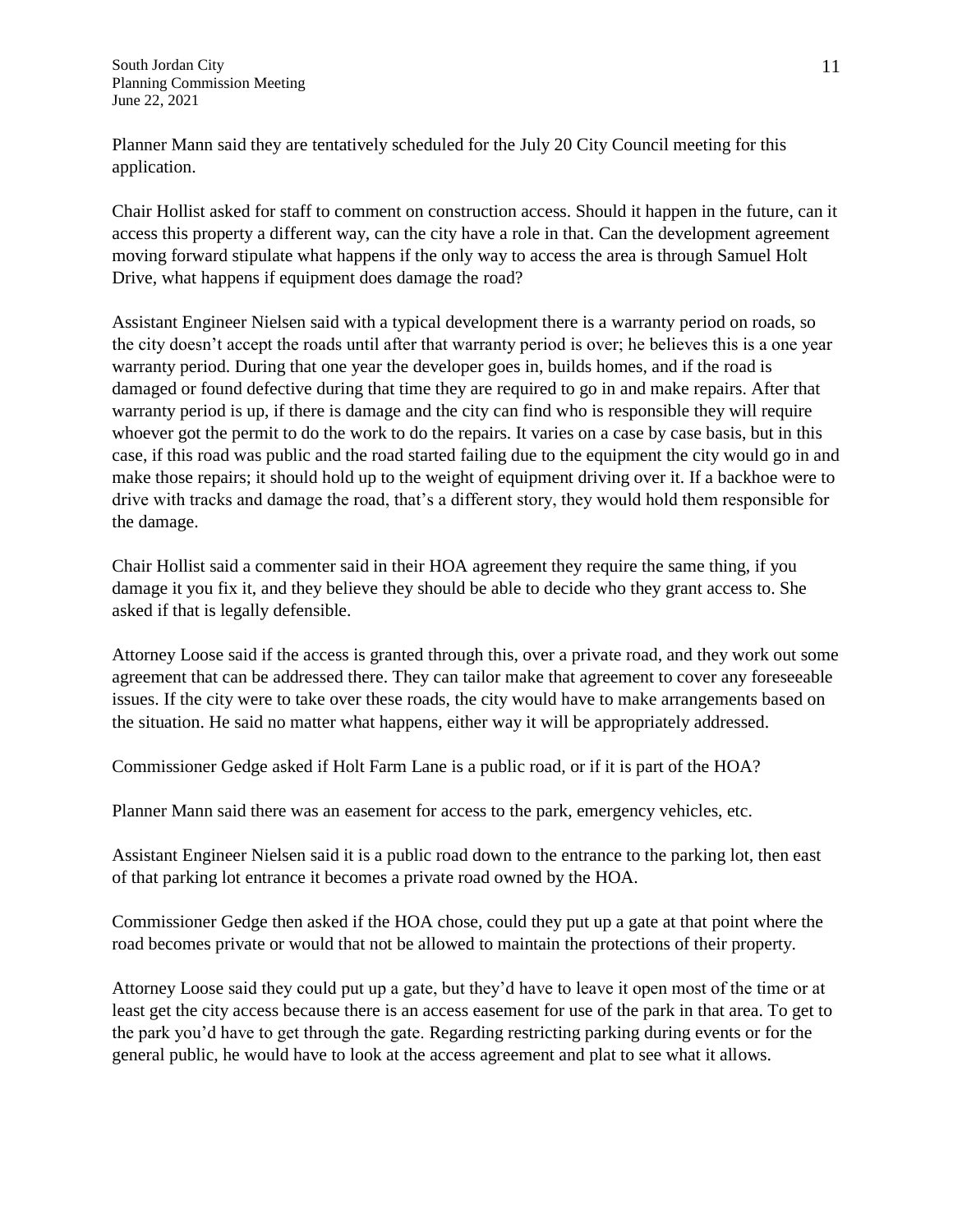Commissioner Gedge said he was just clarifying to make sure they were following the rule of arbitrary, capricious or illegal. He has no concerns regarding the rezone, he likes that the plan is to have homes similar to what is already there in lot size and look.

Commissioner Catmull asked about the intent for Phase 3 in the development agreement, if it supersedes the general plan since it's in the development agreement. Both documents signal intent and he is wondering which document would have the final say.

Planner Mann said the general plan is just that, general; it gives the summary of each future land use, but land uses can change with an application and with the development agreement it is a little more specific. In this case, this is the original development agreement for Hidden Village, it doesn't apply to the subject property for the rezone, but it does reference the intent that supports the rezone application before us.

Attorney Loose said the general plan was done later, the land use on the properties is the same. When a general plan is created, we should be taking into account any commitments we have. Also, there have been amendments to the development agreement and they would have to look at those amendments to see what has changed.

Commissioner Catmull asked to clarify the future land use is historic, however the historic zone doesn't support residential anymore and that's the reason for the rezone.

Planner Mann said the MU Historic Zone that the Hidden Village subdivision is under no longer supports residential uses, but the land use is different. The land use would fit with the overall development being consistent in that area.

Commissioner Catmull referred to the comments about using the city facilities for the annual HOA meeting, he mentioned there are probably other city facilities that can be used if they'd like to have the meeting earlier. A member of the HOA board mentioned they cannot meet earlier, they have to meet on the day listed in their bylaws. Commissioner Catmull then asked when we have these types of issues, taking over private roads, how long it takes to resolve.

Assistant Engineer Nielsen said this is a little different since they are working directly with the City Manager and Engineer. Typically they receive an application from the HOA, then a committee is formed to evaluate it and after a lot of back and forth it usually takes around 60 days before a final determination is made. After all the back and forth, a report is made and that goes to the city council at the next available meeting.

Commissioner Catmull said he looked at the goals, future land use maps, and based on what he read there and other conversations that have been shared here, he is generally in favor of the rezone.

Commissioner Trevor Darby said he is in favor of the rezone.

Commissioner Sean Morrissey said the issues at hand still need some resolution revolving around the different development agreements, as well as the use of those private roads, but those are future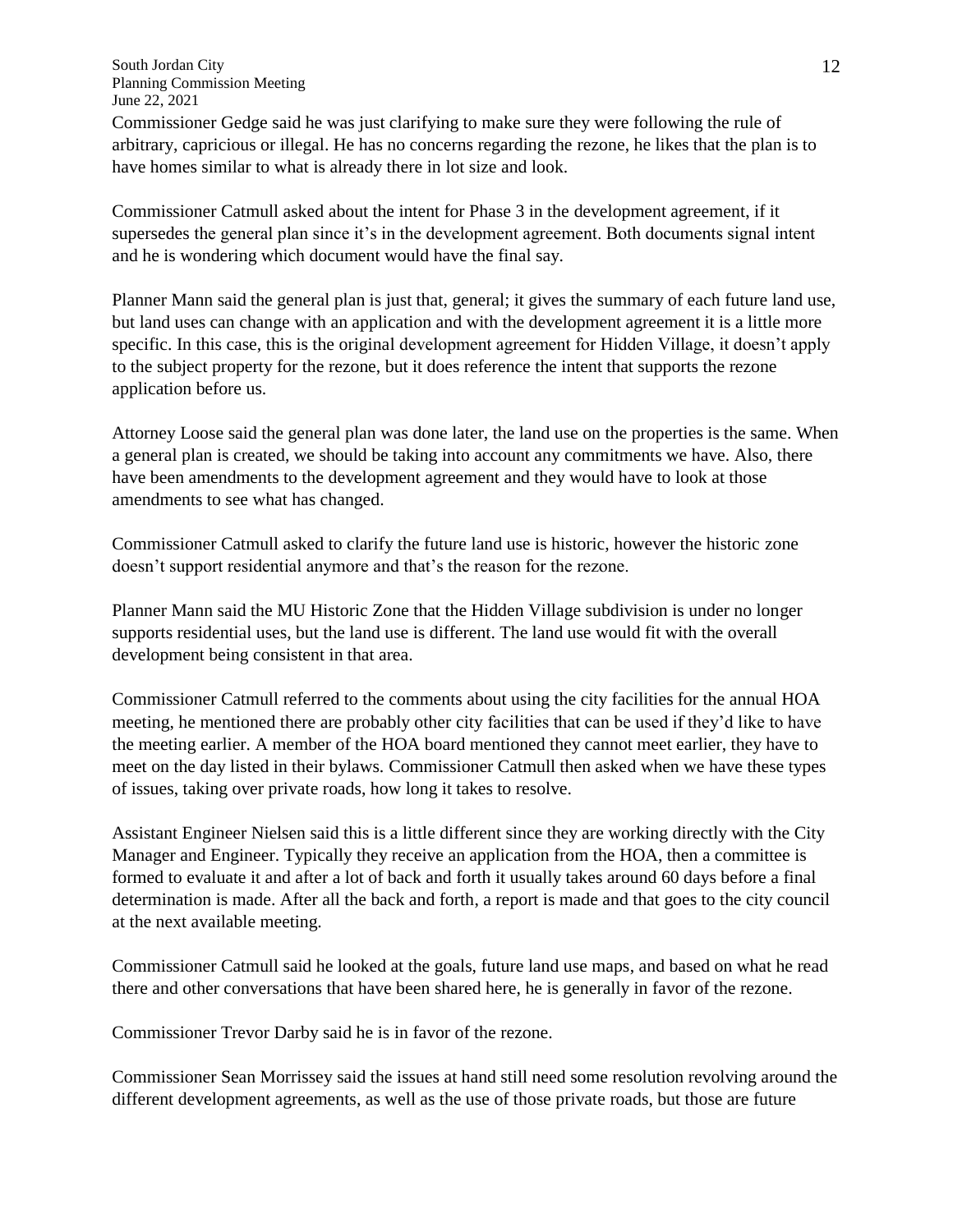discussions. As far as the issue at hand, the rezone, he doesn't have any questions. It seems like from the intent when the original property was developed, this was intended to be included in a similar type of fashion.

Chair Hollist said she is feeling like this isn't being objected to, it was always intended that this would be a part of the neighborhood, including allowing access with the stub road. She agrees with the other commissioners, and that moving forward there will be additional answers needed. The main issue was road access, and moving forward that will either be addressed by the HOA or the city. Should there be damage, there should be a way to address that as we go forward. She would favor the rezone this evening.

## **Commissioner Gedge motioned to recommend approval of File No. PLZBA202000378**, **rezone of property from Agricultural to Residential. Chair Hollist seconded the motion. Roll Call Vote was 5-0 unanimous in favor.**

Commissioner Gedge reminded everyone that this will be presented to the City Council at their meeting on July 20, 2021.

## **X. OTHER BUSINESS** *– None*

## **ADJOURNMENT**

# **Chair Hollist motioned to adjourn the June 22, 2021 Planning Commission meeting. Commissioner Darby seconded the motion.**

The June 22, 2021 Planning Commission Meeting adjourned at 8:14 p.m.

Meeting minutes were prepared by Deputy Recorder Cindy Valdez

**This is a true and correct copy of the June 22, 2021 Planning Commission minutes, which were approved on July 13, 2021. Cindy Valdez South Jordan Deputy Recorder.**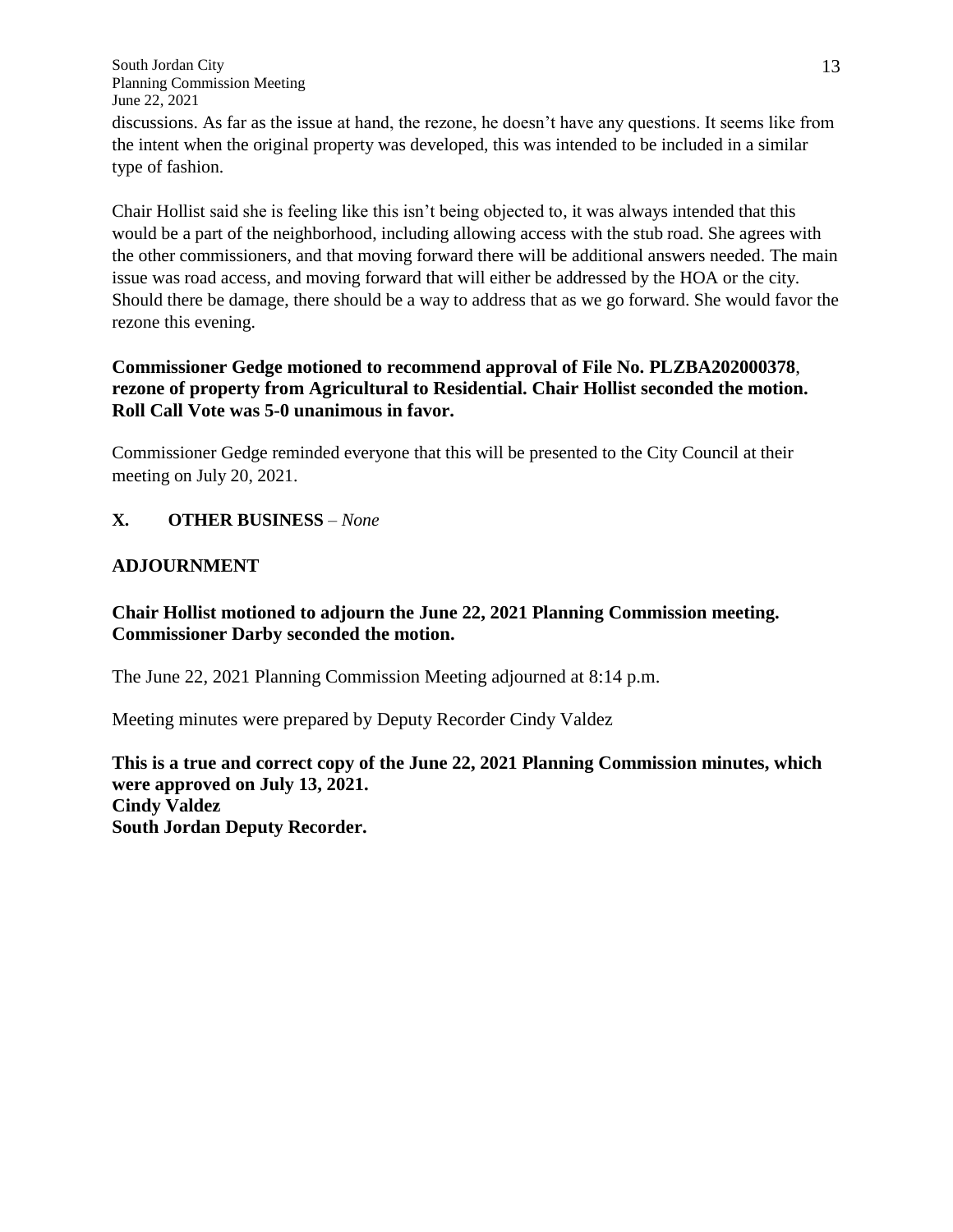G-22-21 pc meeting

### **Cindy Valdez**

From: Sent: To: **Subject:**  David Mann Monday, June 21, 2021 8:53 AM Cindy Valdez FW: Comment for planning commission meeting

Thanks,

David Mann | Planner II | City of South Jordan 1600 W. Towne Center Drive | South Jordan, UT 84095 O: 801.253.5203 ext. 1221 | F: 801.253.5235 000000

From: Cassandra Romine <cb\_romine@yahoo.com> Sent: Sunday, June 20, 2021 7:34 PM To: David Mann <DMann@sjc.utah.gov> Subject: Comment for planning commission meeting

I would like to express concerns regarding Ryan Holt's application for the re-zoning of 10291 South 1230 West and the associated city staffs' summary report. The application itself is premature given that the property is land-locked with no access. Secondly, the associated analysis written by South Jordan City staff is nonobjective, misrepresentative, and inaccurate in its content. "Hidden Village" is referenced 16 times in the 3 page report, yet Hidden Village has zero formal connection to Ryan Holt and his planned development. As an original homeowner of the Hidden Village development, I have never been informed of a potential extension of our development. For city staff to reference Hidden Village 16 times, in an attempt to make a "sale" for the proposed rezoning, is inaccurate and unfair to Hidden Village residents. Please consider denial of the re-zoning request until a more objective analysis can be made and until issues surrounding access have been addressed.

Sincerely, **Cassandra Romine** 10286 South Samuel Holt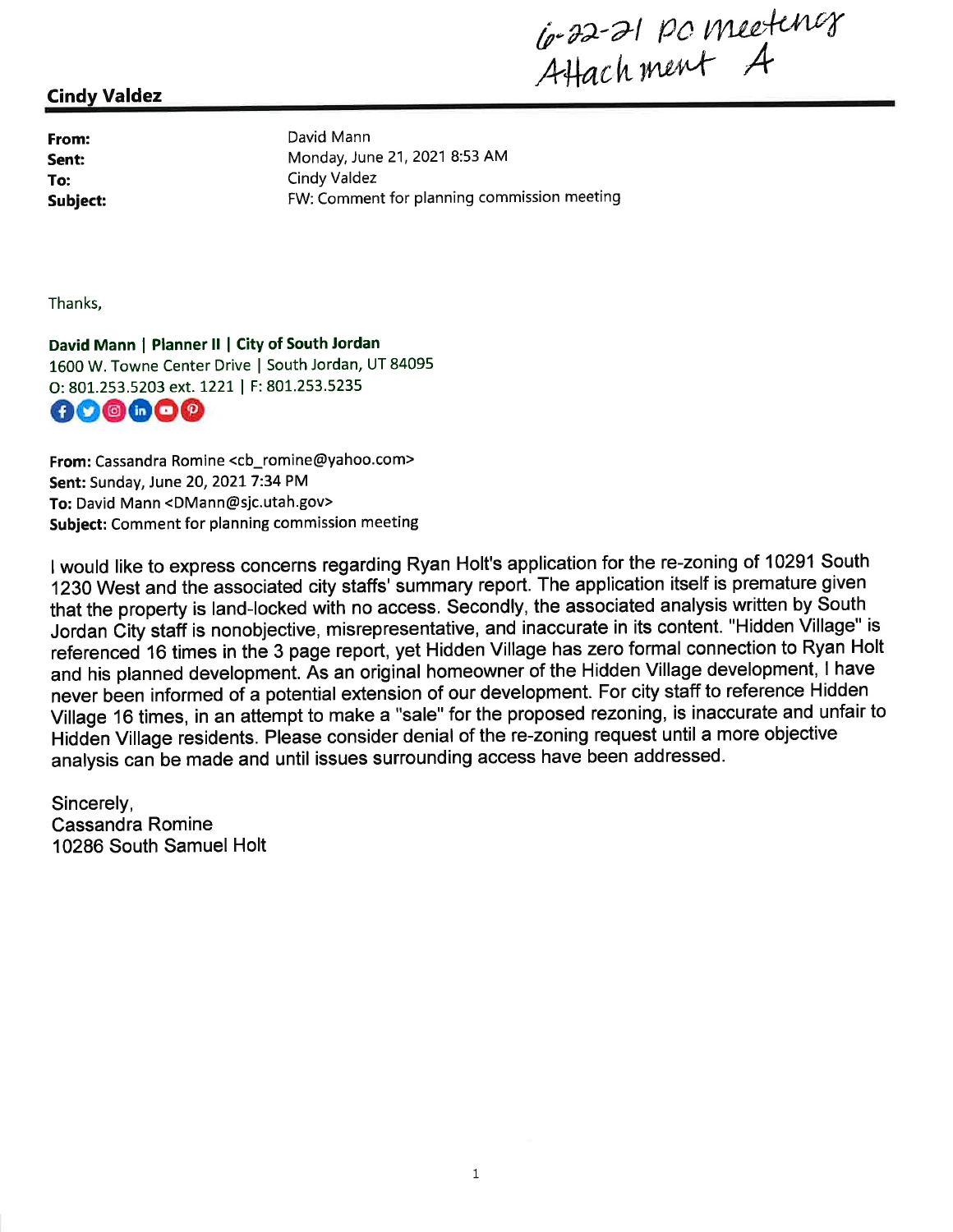Le-22-21 pc meeting

# **Cindy Valdez**

From: Sent: To: Subiect: David Mann Monday, June 21, 2021 8:53 AM **Cindy Valdez** FW: Holt Rezone

Thanks.

David Mann | Planner II | City of South Jordan 1600 W. Towne Center Drive | South Jordan, UT 84095 O: 801.253.5203 ext. 1221 | F: 801.253.5235 OO O GOP

From: Christine Burns <christine.burns@hsc.utah.edu> Sent: Sunday, June 20, 2021 9:33 PM To: David Mann <DMann@sjc.utah.gov> **Subject: Holt Rezone** 

David,

I appreciate speaking with you last week. . As I will be unable to attend the public hearing on Tuesday, June 22nd, I would like my comments to be included in the record.

Ryan Holt has apparently submitted an application requesting his property be rezoned from Agricultural (A-5) to Residential (R-M-5).

To reference an old cliche, putting the cart before the horse, that is exactly what is happening here. There is no access to this property, It cannot be subdivided into 6 lots without access. The city needs to have Mr. Holt resolve the access issue PRIOR to being granted the rezoning request.

After I received a notice of the public hearing on Mr. Holt's application I called David Mann with a few questions. I appreciated the time he spent talking with me. He indicated to me that I could request documents pertinent to this rezoning request under GRAMA; however, he indicated that a summary would be provided with the agenda of the meeting on Friday, June 18th and could be found on the website for the planning commission.

I downloaded the agenda and staff "analysis". I believe that this is not a summary but rather a biased representation of the facts.

For example, the planning commission report references the application as Holt (Hidden Village 2) Rezone. There is NO Hidden Village 2 to my knowledge. The application should have read Holt Rezone. The document refers on multiple occasions to Hidden Village. Mr. Holt's property is not part of Hidden Village. We purchased our home here in Hidden village in 2014, and were never informed of any future phases of development.

The planning commission report states that city staff have approached the Hidden Village HOA to explore converting Hidden Village's streets from private to public. . This conversation needs to happen and decisions need to be made PRIOR to any consideration of Mr. Holt's request for rezoning.

I recognize that there is a complicated history; however, without access to one's property, Mr. Holt 's application should be denied until the access issue is resolved.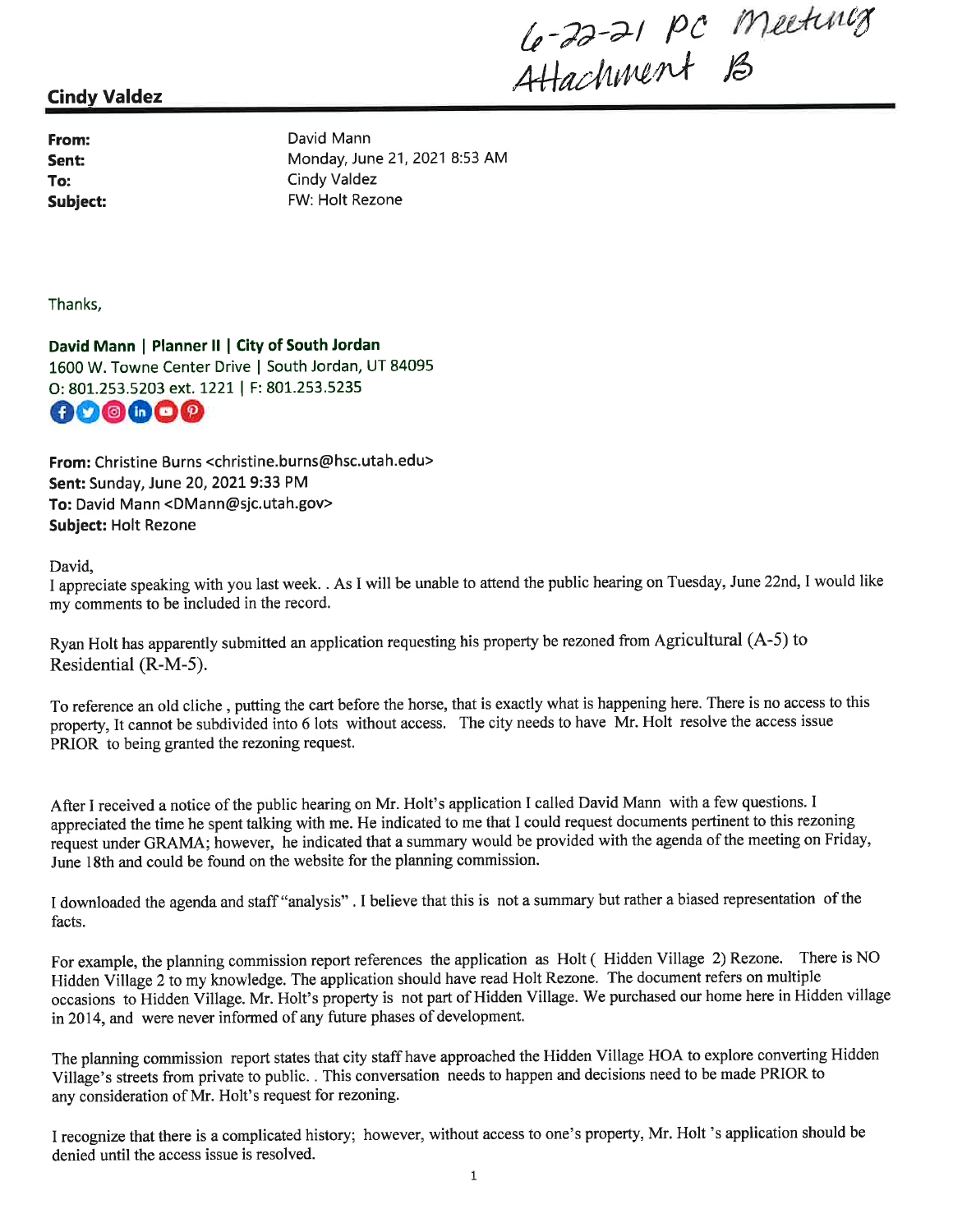Christine W. Burns

10212 S. Samuel Holt Drive

South Jordan, Utah, 84095

 $\langle\ \widehat{\mathbf{w}}\rangle$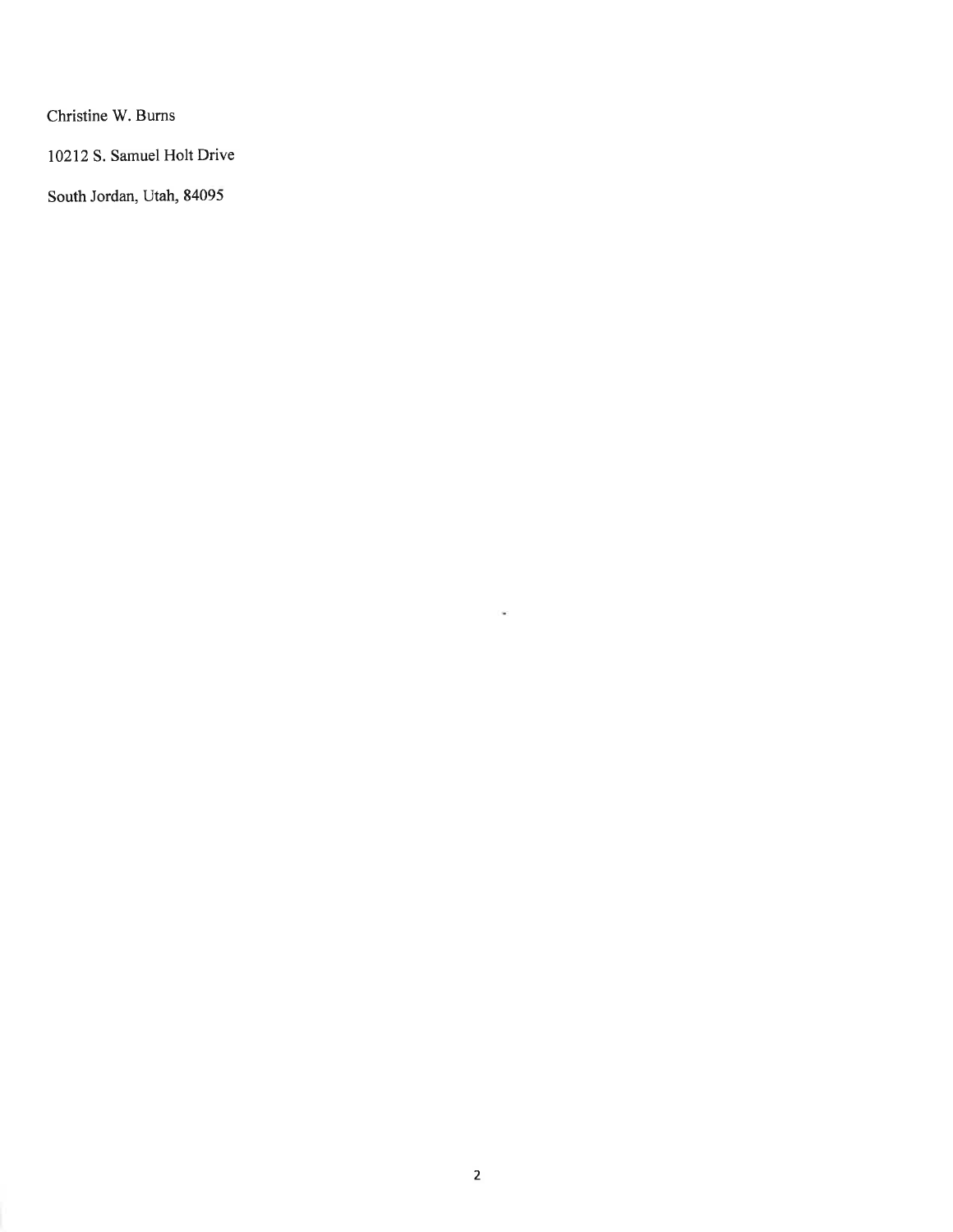4-22-21 pc meeting

# **Cindy Valdez**

From: Sent: To: Subject:

David Mann Monday, June 21, 2021 8:53 AM **Cindy Valdez** FW: Rezoning hearing comment for Tues., June 22, 2021

Please add this to the minutes for tomorrows meeting.

Thanks,

David Mann | Planner II | City of South Jordan 1600 W. Towne Center Drive | South Jordan, UT 84095 O: 801.253.5203 ext. 1221 | F: 801.253.5235



From: Leo Quick <leo.quick@yahoo.com> Sent: Saturday, June 19, 2021 2:20 PM To: David Mann <DMann@sjc.utah.gov> Subject: Rezoning hearing comment for Tues., June 22, 2021

Attn: David Mann

With reference to the proposed rezoning and development of 7 single family lots at approx. 10292 So. 1230 West in South Jordan:

1. Will this construction involve opening and extending Neve lane To access the homes planned there?

2. Will there be road improvement and an access entry into this development from the Street 1230 West, and/or Mabey Lane (10175 South).

3. Will this new development include access to the Private School planned for the open field at approx. 1160 West between 10175 So, & 10290 So.?

My concern here is the additional traffic, both personal car and construction equipment and its impact on the Hidden Village residents, environmentally, congestion, noise, and damage to the streets as it is a HOA, and we presently own the surface streets in this residential neighborhood.

We are having a hard enough time now, trying to slow the through traffic of cars and delivery vehicles. As the City owns and maintains the Holt Farmstead Park, with its entrance being Holt Farm Lane at approx. 10300 entering off 1300 West, it puts a lot of traffic and parking congestion into our neighborhood already.

Has the City made an offer to Buy and maintain our streets to offset this impact?

With the short notice of this planned public hearing, I will unavoidably not be able to attend.

Please present these questions for me.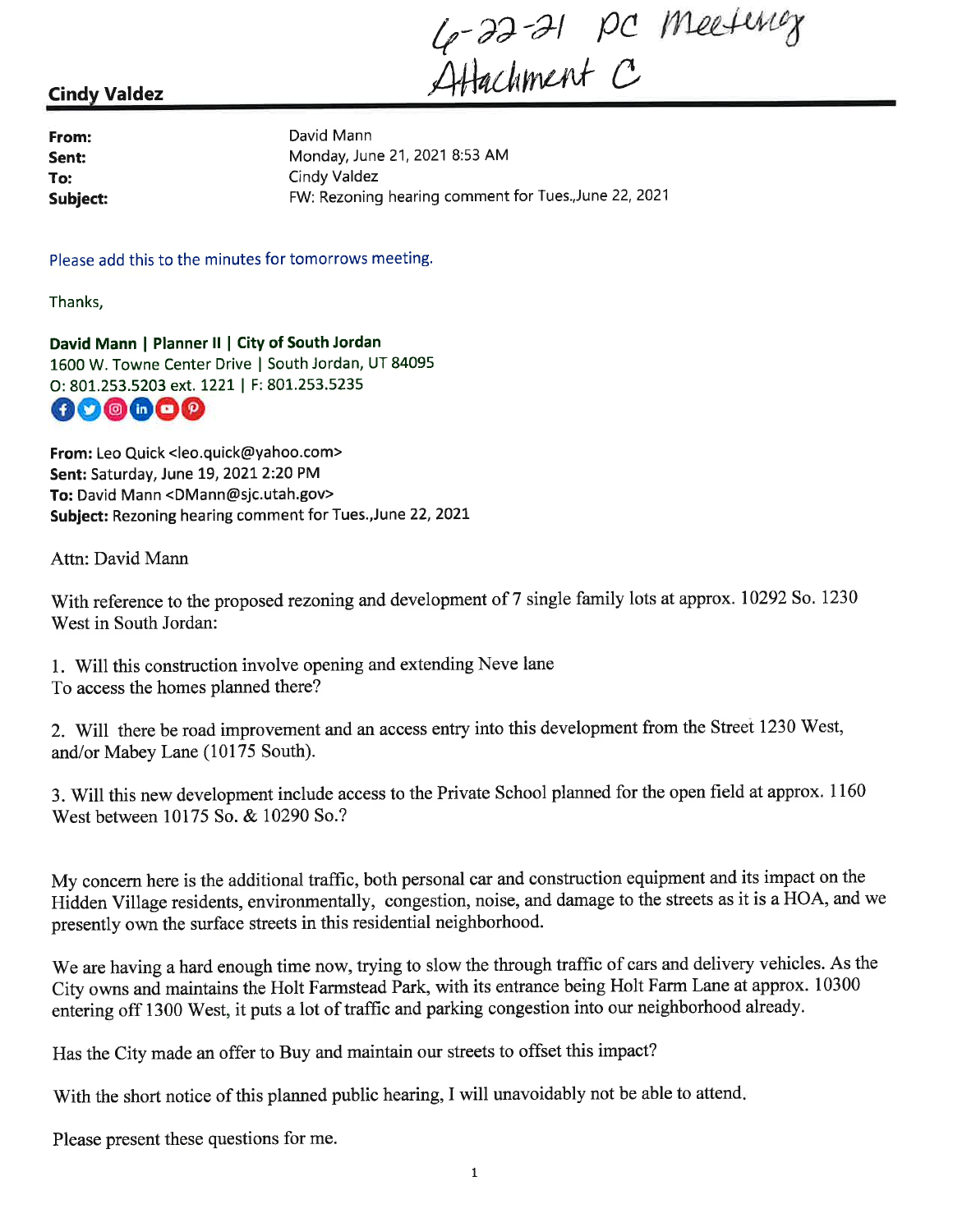Also, please record and send me a written reply.

Sincerely,

Leo Quick 1211 W. Holt Farm Lane South Jordan, UT 84095

Sent from Yahoo Mail on Android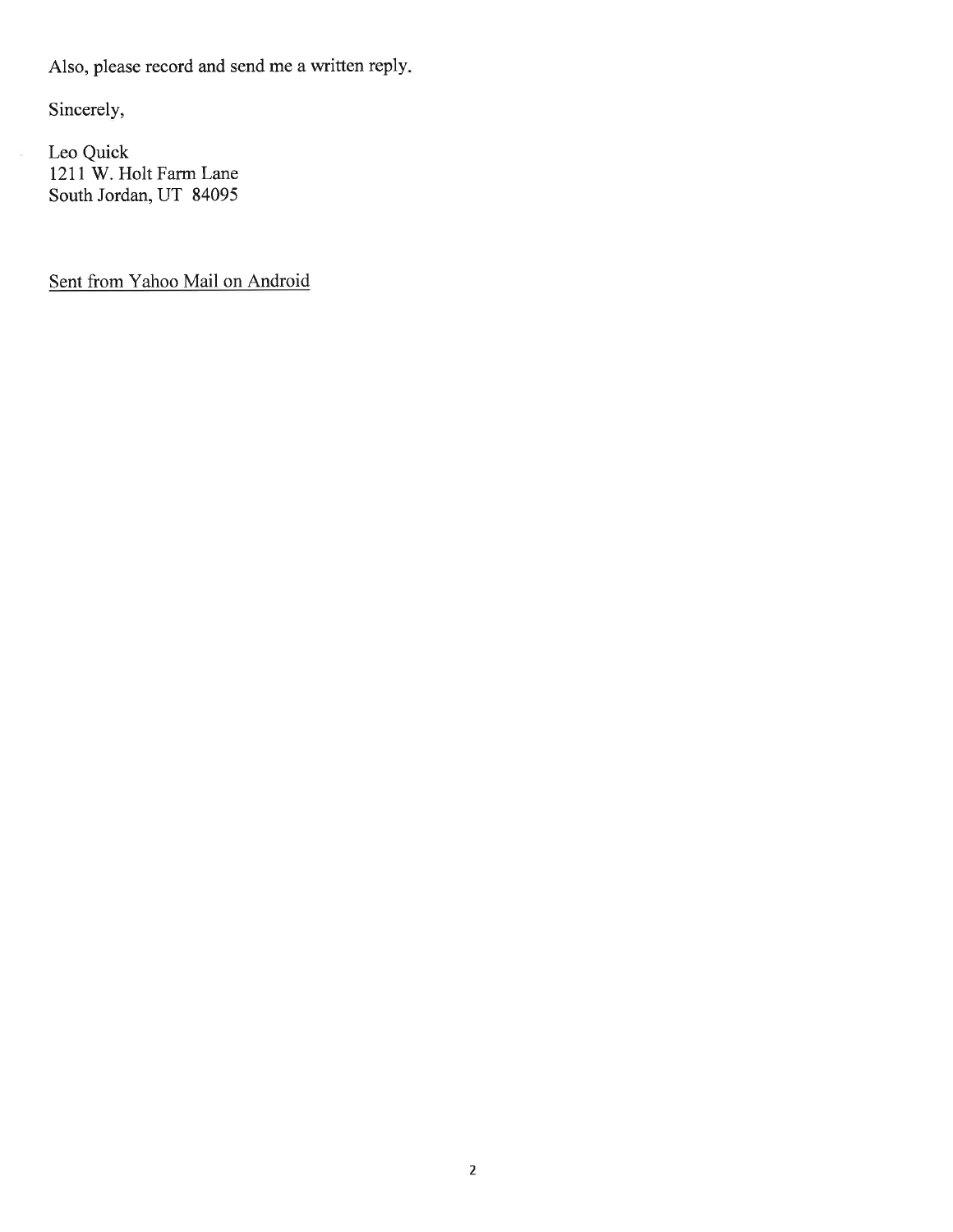4-22-21 PC Meeting

Hidden Village HOA Board Statement to the City Planners, City Council, and Hidden Village **Membership:** 

The Hidden Village HOA Board is currently working on a plan and proposal to submit to the Hidden Village HOA membership, based on our own ongoing due diligence performed over a period of several months, to resolve several issues regarding the Holt Property and other attendant issues:

These issues are:

- There is no recorded easement or signed contract granting access.
- There is only evidence of some past intent, but this does not meet the requirements of the Statute of Frauds that requires real estate agreements to be in writing, and is not binding.
- The recorded plat only grants the City or Public, "Blanket emergency access easement for police, sheriff, fire protection, ambulance and all other similar emergency agencies or persons per this plat over all lots and parcels."
- . In the absence of documentation of an easement, access can only be granted by vote of the Hidden Village HOA members, and by Utah Law and our own CC&Rs, this requires affirmation by 65% of the members
- The City has proposed a solution, which is the City taking over the roads and making them public.
- . The HOA Board, in conjunction with South Jordan City Staff, has calendared and plans to make a recommendation and proposal to the Hidden Village HOA homeowners on August 4, 2021, during the Annual Homeowners Meeting, where we will take a vote.

While we are actively pursuing a resolution, we believe approval of this rezoning and subdivision is premature until this resolution.

Sincerely,

**Bill Waters** Hidden Village HOA **Acting President**